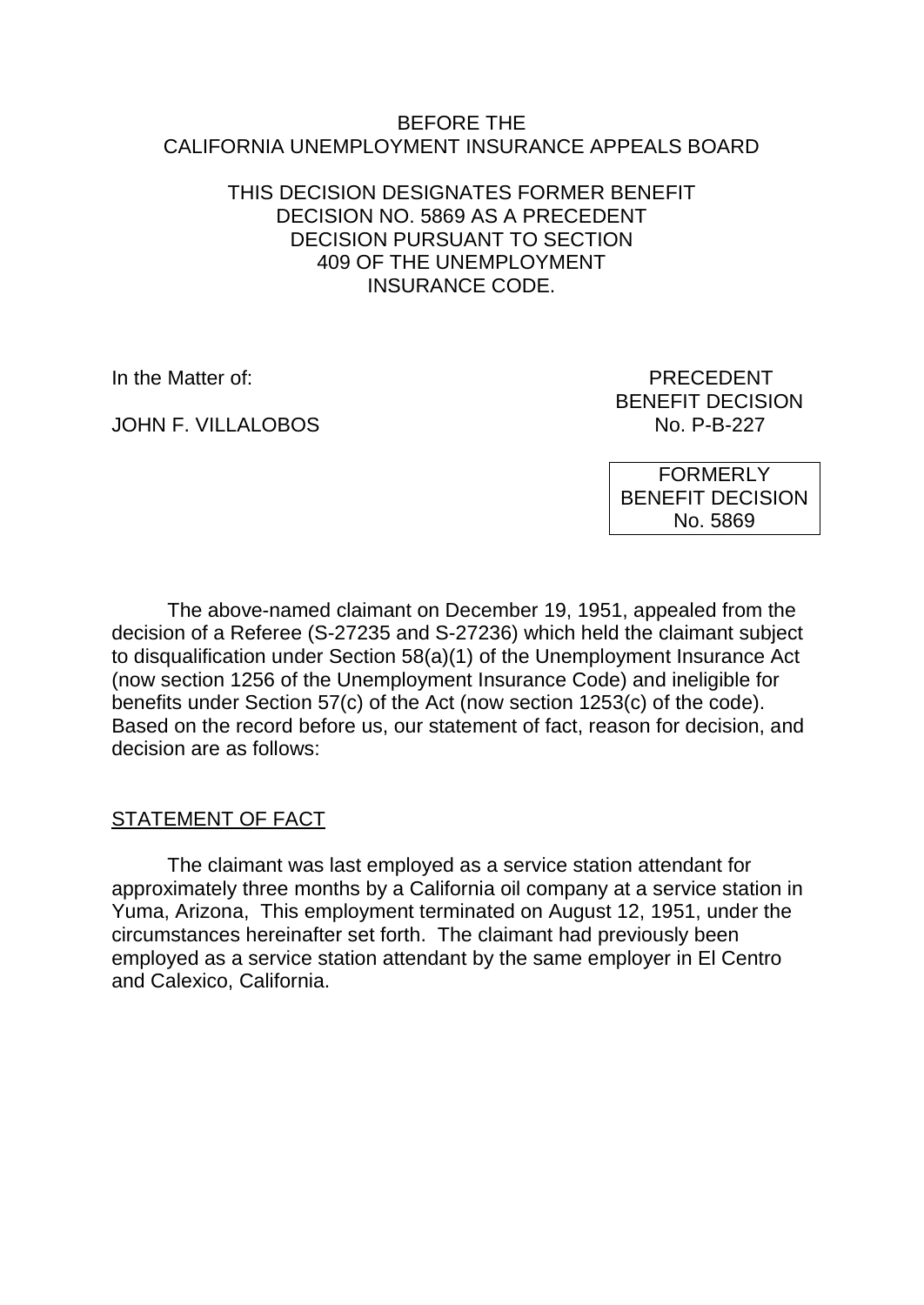On August 21, 1951, the claimant registered for work and filed a claim for benefits against California as the liable State in the Yuma office of the Arizona Employment Security Commission. On September 21, 1951, the Department issued two determinations. The first held the claimant subject to five weeks disqualification commencing August 21, 1951, on the ground that the claimant had voluntarily left his most recent work without good cause within the meaning of Section 58(a)(1) of the Act (now section 1256 of the code). The second held the claimant ineligible for an indefinite period as being unavailable within the meaning of Section 57(c) of the Act (now section 1253(c) of the code). The claimant appealed and a Referee affirmed the Department's determinations.

Prior to the claimant's last assignment in Yuma, the claimant had been transferred by his employer due to unsatisfactory performance. Approximately one week prior to the claimant's termination, he had made an error in the size of tire which he had installed on a customer's automobile. The claimant worked under the direct supervision of the manager of the station where he was employed but the manager did not have authority to discharge employees as this authority was retained by a supervisor who had jurisdiction over a number of stations. On or about the date of the claimant's termination, this supervisor departed on a three weeks' vacation and, shortly after his departure, the service station manager notified the claimant that he would not be permitted to work pending the supervisor's return. The claimant made inquiry as to the possibility of a transfer to another station and was informed that a transfer would not be recommended. The manager further recommended that the claimant resign, which the claimant did. The employer subsequently reported that the claimant's supervisor would not have reinstated him or transferred him to another station.

During the two-week period August 21 through September 3, 1951, inclusive, the claimant's only effort to seek work in his own behalf other than registering with the Employment Service was an application to a local sewing machine agency, an application to the Bureau of Reclamation by whom he had been previously employed and one other employer. In connection with the claimant's application at the Bureau of Reclamation, he was offered employment on an out-of-town job but refused the employment on the ground that he did not have transportation and, in addition, did not have sufficient funds to pay for a physical examination which was required prior to employment. During these same two weeks, the claimant was offered referral to work in the City of Yuma approximately 13 blocks from his residence. The claimant refused this referral on the ground that he did not have funds for transportation and that he considered the distance excessive for walking.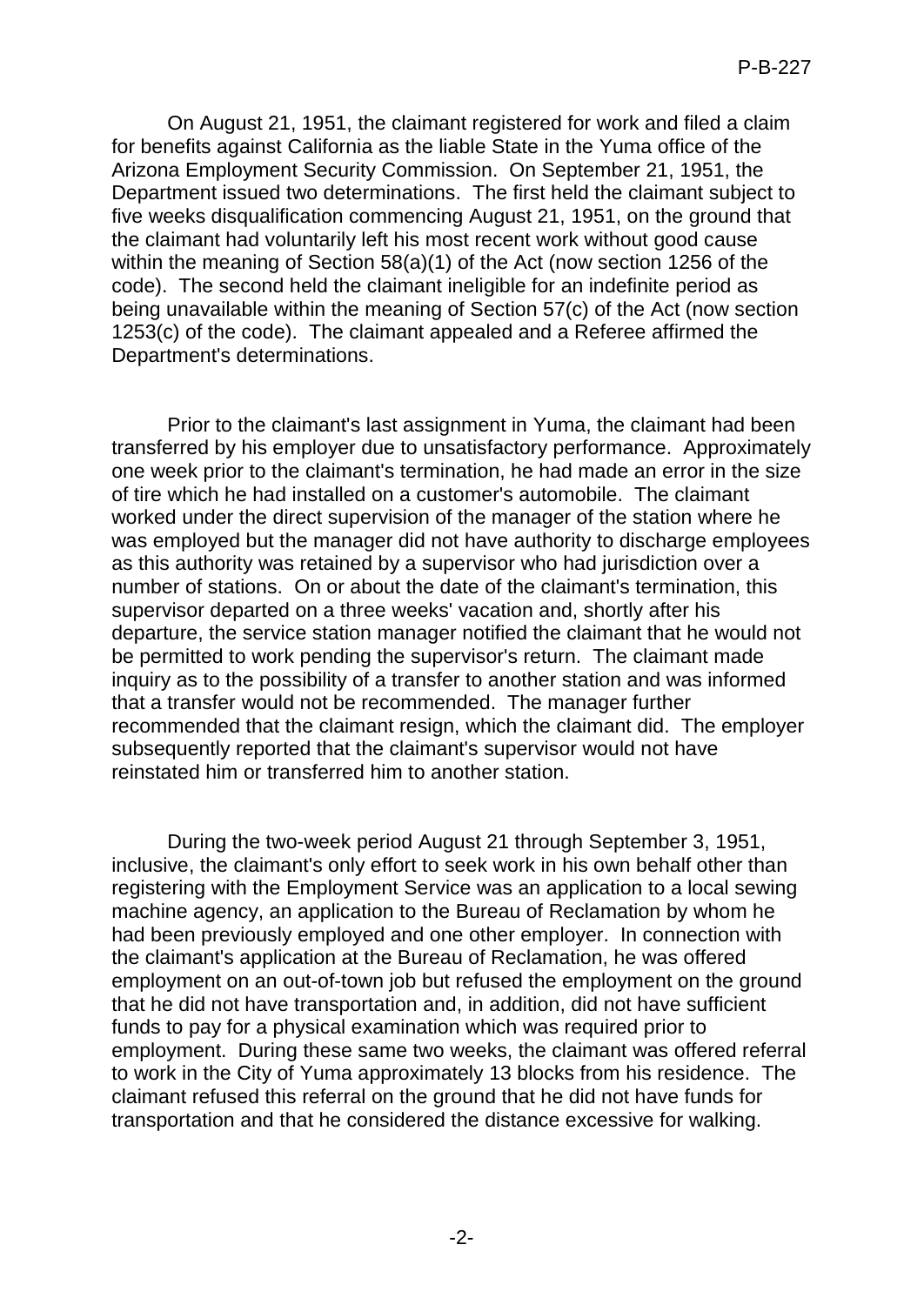On or about September 7, 1951, the claimant obtained employment and was still employed on November 5, the date of the hearing before a Referee in Arizona. The claimant has not claimed benefits with respect to any period after September 3, 1951.

## REASON FOR DECISION

Section 58 of the Act (now section 1256 of the code) provides in part as follows:

"(a) An individual shall be disqualified for benefits if:

"(1) He has left his most recent work voluntarily without good cause, if so found by the commission;

"(2) He has been discharged for misconduct connected with his most recent work, if so found by the commission; . . . "

In Benefit Decision No. 5421, we considered various decisions of this Board dealing with the issue of voluntary leaving of work under Section 58(a)(1) of the Act (now section 1256 of the code), and we determined that a claimant could not be held to have left work voluntarily in a situation where an employer had the choice of retaining his services or discharging him since the issue in such situations was one of misconduct discharge under Section 58(a)(2) of the Act (now section 1256 of the code). In the instant case, it appears that the manager of the station where the claimant was employed did not have the authority to actually terminate the claimant 's employment but did have authority to at least dispense with the claimant's services on a temporary basis pending the return of the supervisor. It is also acknowledged by the employer that the supervisor would not have returned the claimant to work at this or any other station. It is unquestioned that the claimant was willing to continue to perform services for the employer but that the employer, as represented by the local station manager, would not permit the claimant to perform his duties. Although the claimant signed a "resignation", this does not change the fact that the employer would not permit the claimant to work in any event and, under the particular facts in this case, we hold the claimant not subject to disqualification under Section 58(a)(1) of the Act (now section 1256 of the code). It is our further conclusion that the evidence will not justify any finding that the claimant was guilty of such misconduct as to make him subject to disqualification under Section 58(a)(2) of the Act (now section 1256 of the code).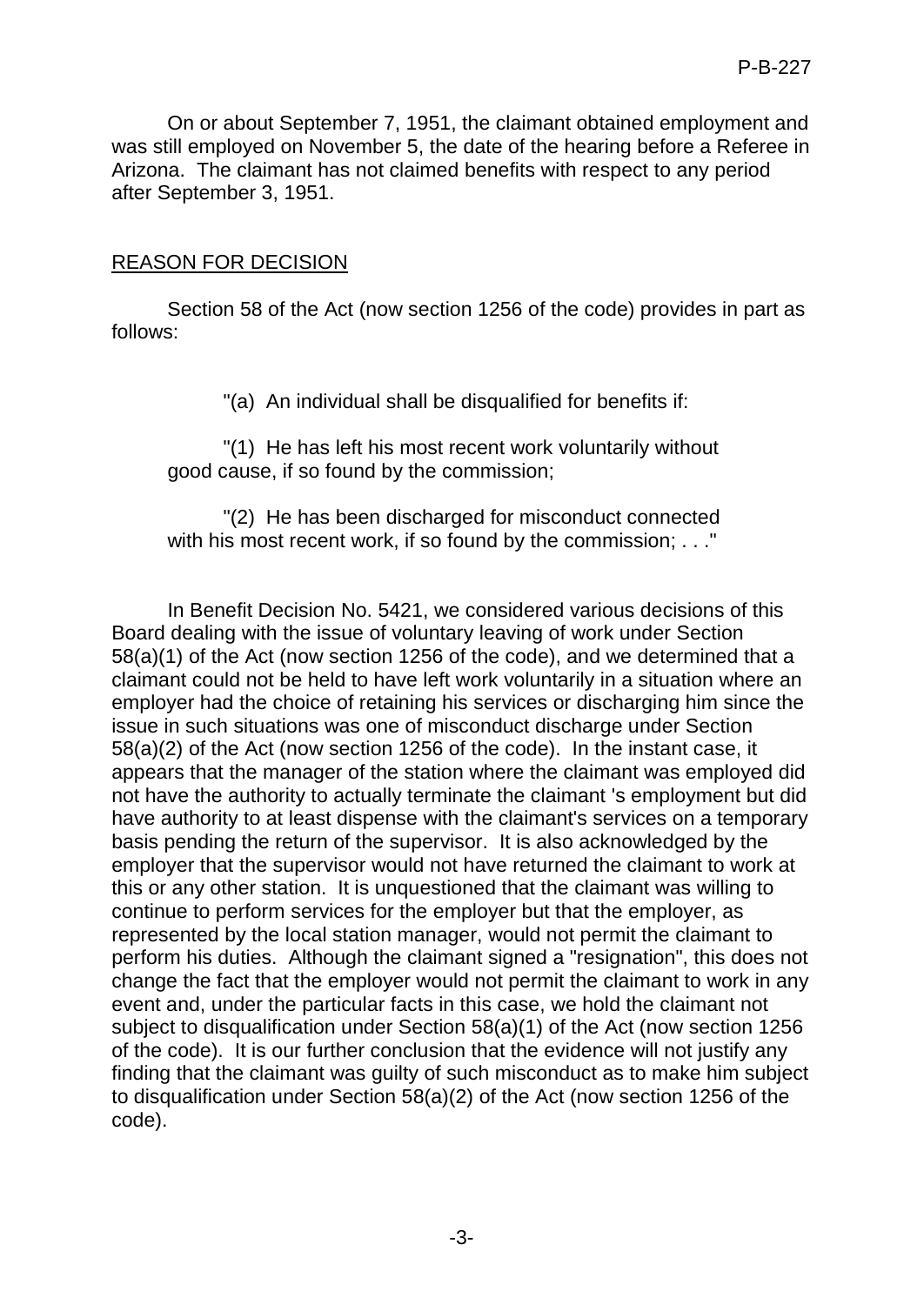Section 57(c) of the Act (now section 1253(c) of the code) provides:

"An unemployed individual shall be eligible to receive benefits with respect to any week only if the commission finds that;"

\* \* \*

"(c) He was able to work and available for work for such week."

This section of the Act has been construed by this Appeals Board to require a claimant to be in a labor market where there is a reasonable demand for his or her services, without unreasonable restrictions or limitations on acceptable work, either self-imposed or created by force of circumstances, so that it may be found that the claimant is genuinely in that labor market, ready, willing and able to accept suitable employment.

In the instant case, the claimant was unable to accept employment with a former employer due to a combination of lack of transportation and lack of finances to take a physical examination which was necessary prior to reemployment. Although the claimant did not advise the Yuma Office of any specific restriction with regard to the area in which he would accept employment, his refusal to accept a referral to employment approximately 13 blocks from his residence solely due to a lack of transportation indicates a material restriction on the area in which he would accept employment. The claimant's negligible search for work while not in and of itself a sufficient factor to establish unavailability for work indicates a definite limitation on acceptable work. In our opinion, the cumulative effect of all the factors enumerated established that the claimant was not genuinely in a labor market ready, able and willing to accept suitable work if offered and, hence, not available for work within the meaning of Section 57(c) of the Act (now section 1253(c) of the code) (Benefit Decisions Nos. 5772 and 5816).